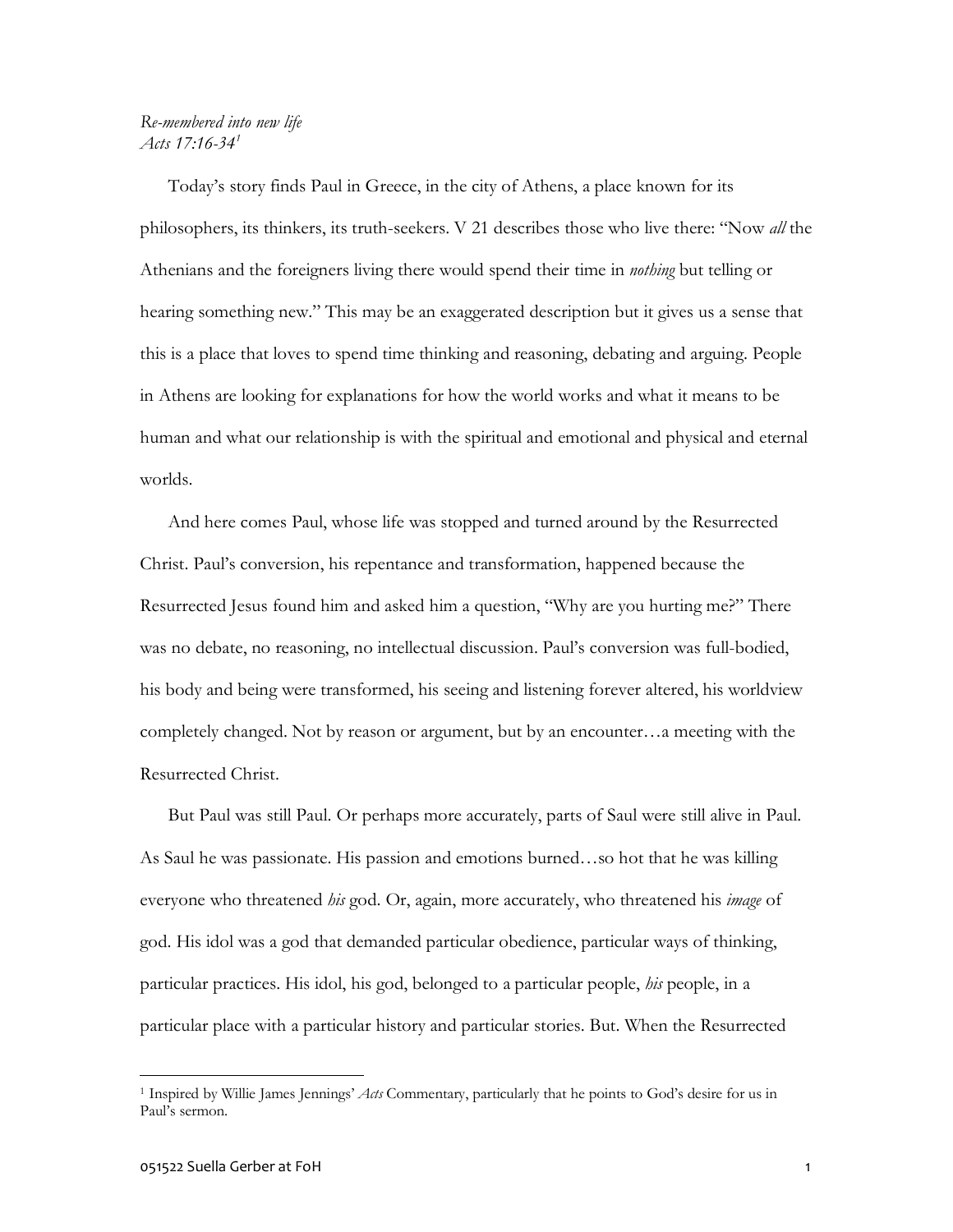Jesus found him, when he lost his sight…when he could no longer see the idol and image of the god that he himself had created…when he lost his sight, he got a glimpse of the Unknown God, the Living One, the One God.

 So, Paul stopped worshiping at the altar of his god, and is now worshiping the Living God, the One God. But the passion that burned in Saul is still burning in Paul. His emotions still run hot. We hear it in the story. He comes to Athens and sees all these idols and his emotions flare. The NRSV says he's "deeply disturbed." But the Greek word suggests something stronger. He's irritated, provoked, his anger has been stirred up. In this moment we see the old Saul, the zealous man ready to defend his God, instinctively ready protect God from all of these threatening idols of other gods.

 But what happens next is absolutely Paul. It is Paul trusting the power of the Holy Spirit within him. And with the breath of the Spirit within him, he lets go of his hot impulse to defend God. Instead, he trusts the Spirit of the Resurrected Christ. And the Spirit takes all of that passion, all of his hot anger, and turns it into conversations. Paul goes to the synagogue, to the marketplace, to wherever people are gathering, and engages in conversations. His passion is channeled into words, into ideas and conversations and discussions and debates with any Athenians that he can find. In this city of people who love new ideas and reasoning, Paul joins the conversation, bringing the Resurrected Christ into the center of their ideas and reasoning.

 But if we think Paul is doing all the talking, the story suggests otherwise. There is, of course, the amazing sermon. But before that, we hear some of the people in these discussions and debates asking: "What does this babbler want to say?" This is interesting. It suggests that Paul is incoherent. And maybe he was. Or, perhaps he sounded like a child,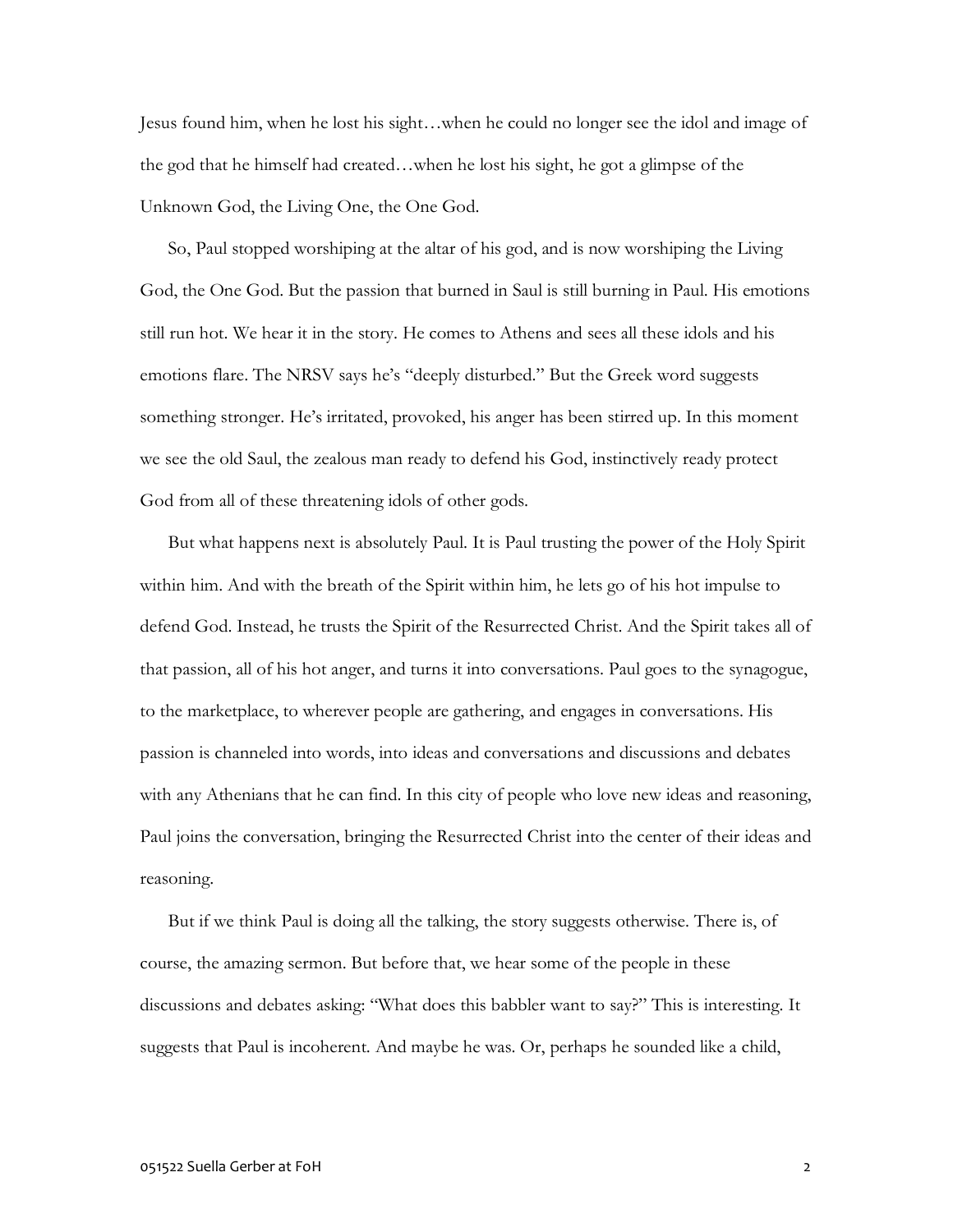afterall, babies and toddlers babble. Were Paul's words so new to them…was the idea of the Resurrected Jesus so new to them that it sounded like gibberish?

 But their question has another sense or meaning. "Babbling," in the Greek word, is what birds do, pecking at seeds. Or a chicken, walking around picking, pecking, scavenging their food. Paul is apparently picking at words, poking around to find words. This is fascinating! We have a sense that Paul is learning a language, that he's translating ideas, that he's trying to learn and understand this particular linguistic community. Here he is, in a new place, a new context, with people who have ideas and arguments very different from his own. And he's poking around, trying to translate the Resurrected Christ into their ideas, into their reasoning, into their arguments. And the sermon that follows suggests that, in fact, he learned their language and thinking and ideas.

 His sermon is stunning. It may not have been stunning for those who heard it. The responses were mixed. Some believed. Some didn't. Some wanted to hear more. But what I find absolutely fascinating is that he preaches a sermon without naming Jesus, without naming the Christ, without naming *Adonai,* without claiming God as Israel's God. What we hear is a sermon that has been translated into the language of the Athenians, into the ideas and thinking and culture and geography of the Athenians.

 Rather than giving the Athenians a new language, rather than changing *their* ideas and thinking and culture, Paul has been listening to them. Fueled by his passion and the Holy Spirit in him, he has been listening and learning to understand them, to understand their ideas and thinking. He begins where they are. He goes *to* them. He speaks *their* language. He doesn't make them come to him and learn his language. Do you see that? This is *very*  different than our history of evangelizing and missionaries.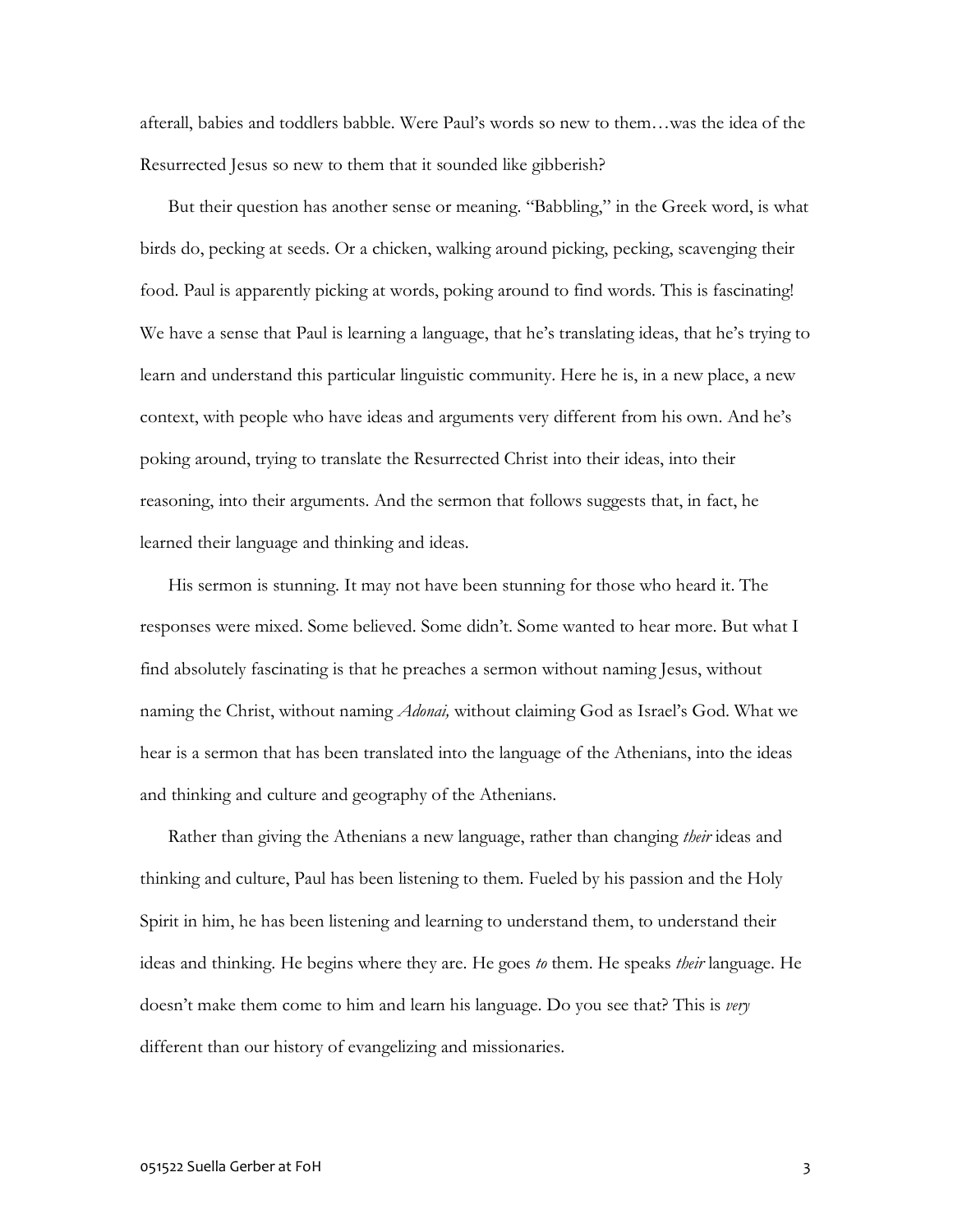I learned this insight of translating the Gospel into places and cultures from Kwame Bediako, a Ghanaian theologian, in his book, *Jesus and the Gospel in Africa.* In the book he begins with Jesus, God's Word-made-flesh. And as God's Word, Bediako says, Jesus should be translated into cultures and places. He argues that rather than erasing language and ideas and culture, and replacing them with Jesus, that instead, we are meant to translate Jesus into places and cultures. In his context, for example, the ancestors aren't erased, but Jesus becomes one of the ancestors. Jesus is added into the gathering of the ancestors as the Chief Ancestor.

 This is what I find so stunning. The transformation we see in Paul is astonishing. He went from serving a god so jealous that Saul needed to defend him. Not just defend, but kill and destroy in order to protect him. But when Saul, now Paul, was found by the Resurrected Jesus, he discovered a previously Unknown God, the Living God, a God that needs no defense or protection. A vulnerable God. "Why are you hurting me?" A completely vulnerable God. He encountered the One God that cannot and will not be contained or confined by our images and idols, by our shrines and churches, or our best doctrines and understandings and theologies. The Living God, the One God that Paul is preaching to the Athenians…and to us… is, truly, an Unknown God. Because if we are to tell the truth, we mostly worship and serve the god that we know, the one we've created in our own image. An idol that we protect at all costs.

 In Paul's sermon to the Athenians, and to us, for surely we need to hear this Word translated into our time and place every bit as much as they did, Paul speaks of a Creator, a God so big and vast and unknowable, a cosmic creating power and presence in the universe. And a God so present and intimate that God's breath gives life to all life, not just to human beings, but gives "life and breath to all things." A God without borders or boundaries. This